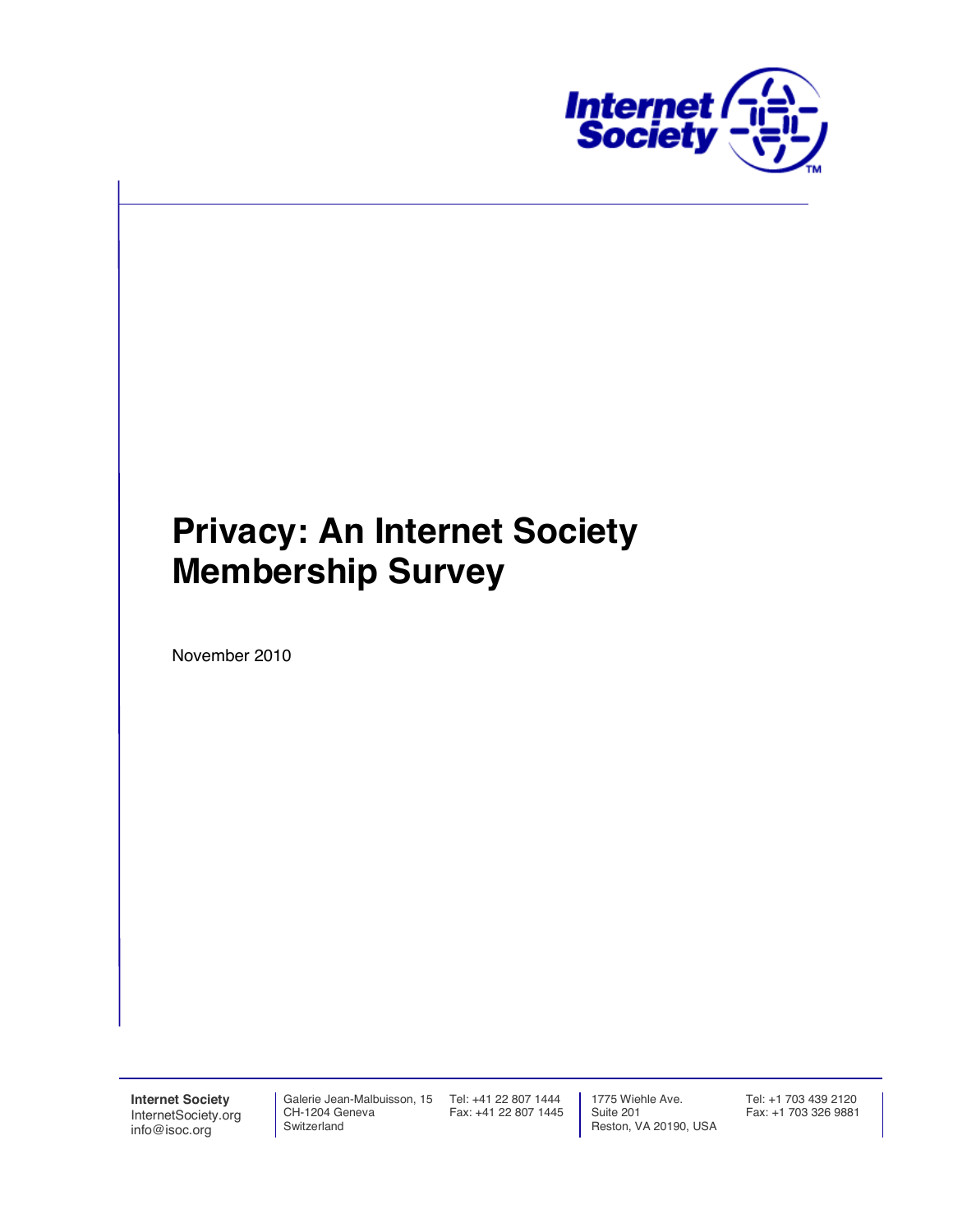# **Introduction**

Privacy and data protection issues have increasingly gained prominence in Internet governance discussions. Indeed, one of the five themes of the Internet Governance Forum 2010 is "Openness, Security and Privacy", and a number of workshops are devoted to these issues. Yet, the concept of privacy, opinions on what challenges are posed by the digital environment and approaches to protection of personal data vary from country to country, and within communities. Thus, it is important to understand these differences when developing Internet policy and laws concerning privacy.

# **The Survey**

In May 2010, the Internet Society invited its members (Chapters, Organisational, and Global) to participate in a survey on privacy and data protection.

The objective of the survey was to gather information from across our broad membership around the world, specifically focusing on how issues of privacy and data protection are dealt with in their regulatory environment.

While our principal objective was to gather information to help guide the Internet Society's privacy efforts, we also hope that the information provided by our members will help inform international and regional dialogue on these issues.

The survey tool recorded 604 responses (from 100 countries), indicating broad global interest in privacy in the online environment, however only 153 responses (from 65 countries) contained actionable information. This was not unexpected as the questions were designed for people with particular interest or knowledge regarding privacy and data protection in their country. Further, in relation to many countries, information was only provided by one or a few respondents. Accordingly, we consider the sample too small to be representative: we do not seek to draw particular conclusions about issues concerning particular countries. Nonetheless, we note that even a single voice from a country can be informative.

We asked the respondents to identify the country for which their answers are applicable. The map below displays the countries of the 153 responses referred to above.



**Internet Society Privacy Survey: Responses by Country**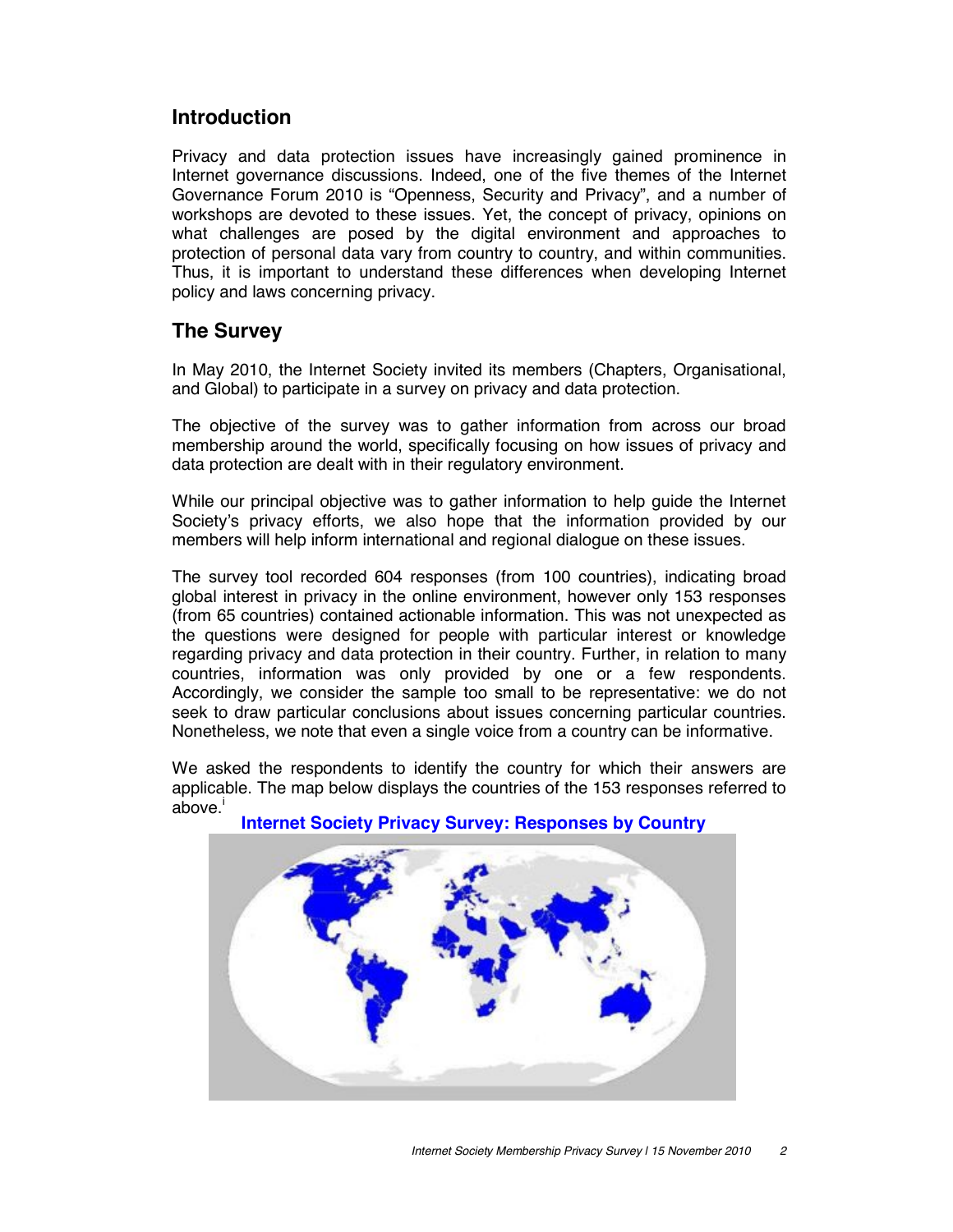# **The Report**

This report is divided into five parts:

# **I: Definitions of Privacy, Personal Data and Personal Information**

## **II: The Present**

- Are privacy and data protection high priority issues?
- What are stakeholders doing to address these issues?
- What could/should they do?

## **III: The Future**

- The top five emerging challenges in the digital environment
- Suggestions and principles to address the top five emerging challenges

# **IV: Laws, Regulations, Principles, Guidelines and other Resources**

## **V: Internet Society Members' Activities**

and has the following annexures:

- A: Legal definitions of "personal data" and "personal information"
- B: Privacy and data protection priority issues
- C: What stakeholders are doing to address these issues
- D: What stakeholders should/could be doing to address these issues
- E: The top five emerging challenges
- F: Laws, rules, principles or guidelines for the protection of personal data
- G: Places to look for guidance
- H: Internet Society member activities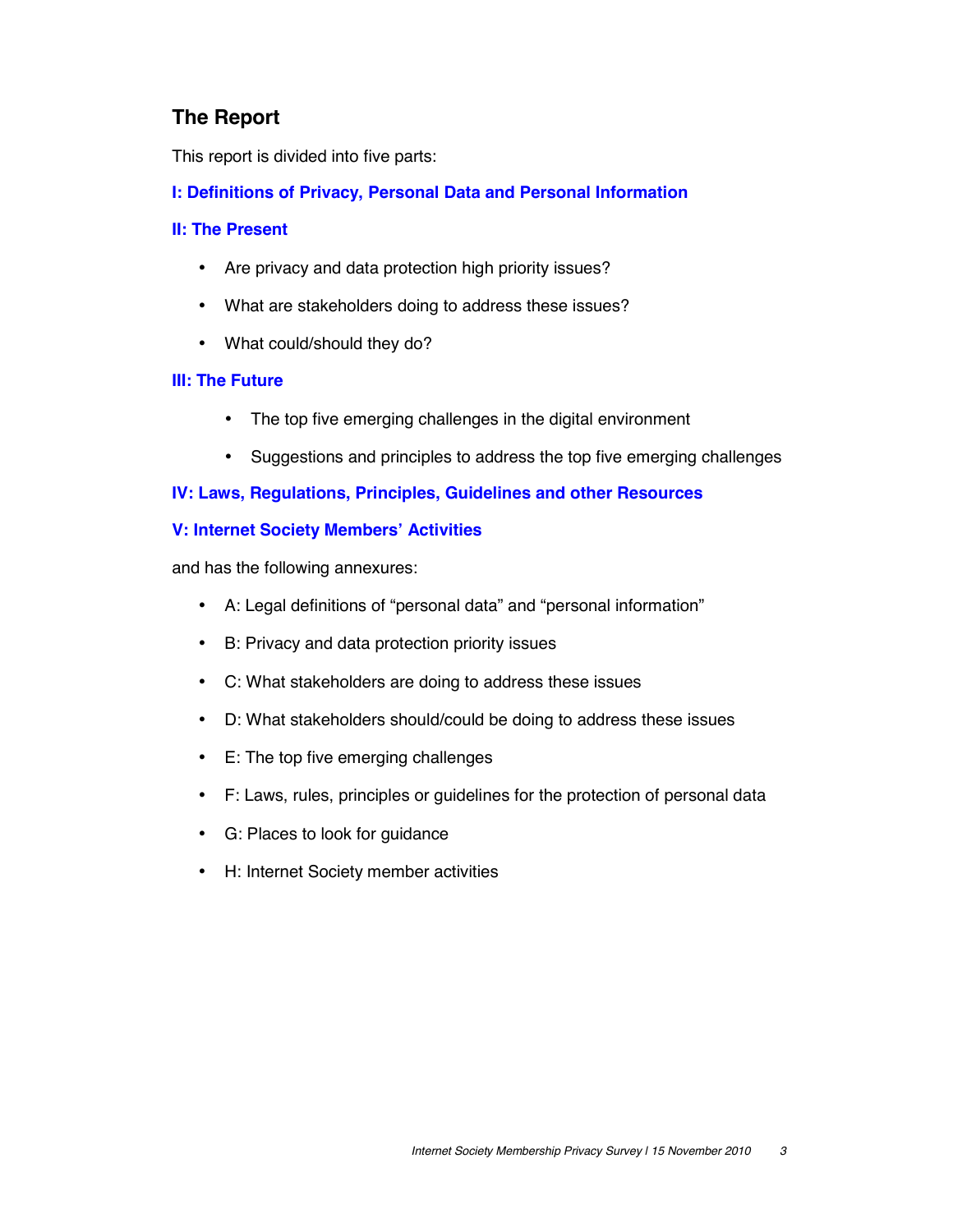# **I: Definitions: Privacy, Personal Data and Personal Information**

The concept "privacy" underpins policies and laws concerning the protection of personal data/information, yet there appears to be limited international consensus on what privacy means. A lack of consensus on what privacy means in the online environment may hamper efforts to harmonize national data protection approaches to this issue.

To investigate country-level concepts of "privacy", we asked Internet Society members:

*Does your government, or the government where your chapter or organisation is based, have a working definition for "privacy" (online or offline or both)?* 

A respondent from Sweden said:

*The Data Protection Authority states on its web site that: There is no commonly agreed definition, privacy is an inner characteristic different between individuals. A common interpretation is 'the right to be left in peace'. The 'right to have one's own personal individuality and inner sphere respected and not subjected to insulting treatment' is another.1*

A respondent from Ghana said:

*Privacy is about the Security of your data, computers, network system which include the Internet. In securing the Internet, there will be the need to install firewalls to protect the organization's Internet (i.e. Intranet) against intruders.* 

A respondent from the USA said:

*… There is no overall definition accepted nationally. Some people define privacy as the right to control information about one's self.* 

A respondent from Canada said:

*Privacy may be defined as the right of the individual to determine when, how, and to what extent he or she will release personal information.*

A respondent from India said:

*The Indian Cyber Laws defines privacy as follows: Privacy refers to the right of an individual/s to determine when, how and to what extent his or her personal data will be shared with others.* 

 $\overline{\phantom{a}}$ 

<sup>1</sup> http://www.datainspektionen.se/ordlista/#P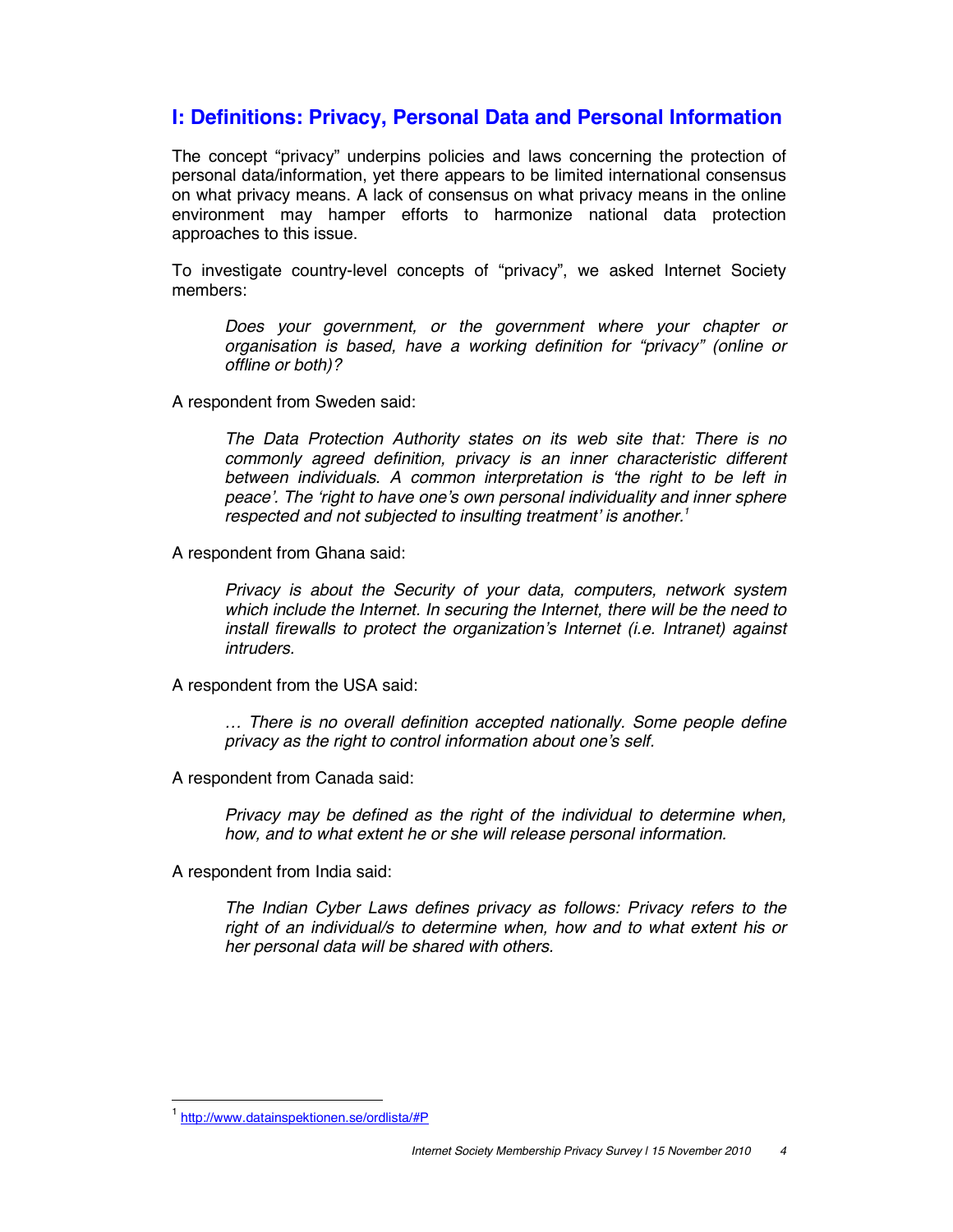The terms "personal data" and "personal information" frequently occur in privacy and data protection laws, but the precise scope of those terms varies. Further, some countries have identified special categories of data which they term "sensitive data".

To explore this issue further, we asked Internet Society members:

*Do the laws in your country define "personal data" and/or "personal information"?* 

A summary of selected legal definitions provided by the respondents is set out in **Annexure A**.

# **II: The Present**

#### **Are privacy and data protection priority topics of discussion?**

We asked Internet Society members:

*Are "privacy" and/or the protection of "personal data" currently high priority topics of discussion in your country?* 

153 respondents answered this question. 46.1% of those respondents (70) answered "yes". The remainder answered "no" (67 - 44.1%) or "unknown" (16 - 9.1%).

In some cases, respondents from the same country gave different answers. For example: one or more respondents in the USA responded "yes" while one or more other respondents responded "no". The responses are illustrated in the map below.



## **Are privacy and data protection high priority topics of discussion?**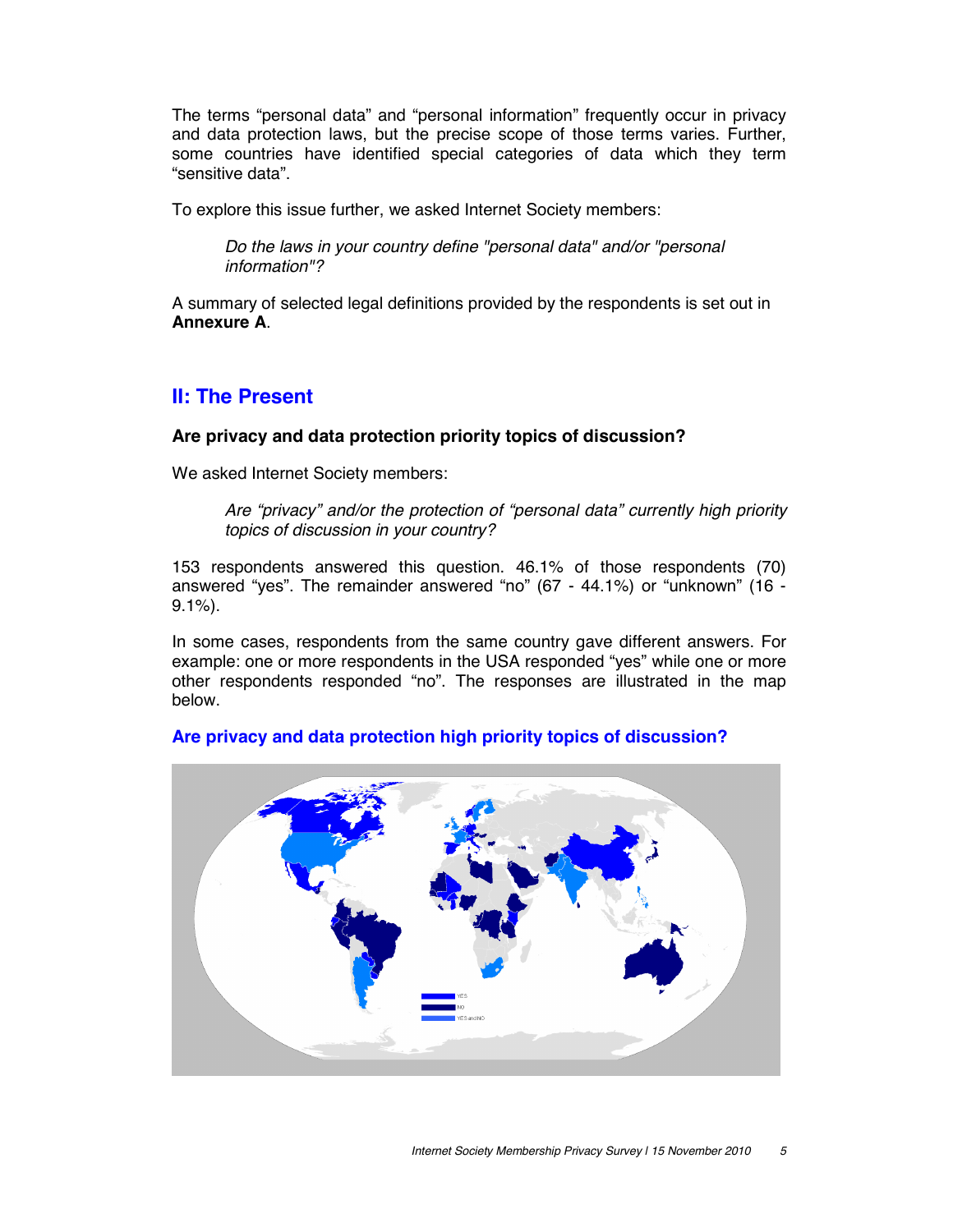For those respondents who answered "yes", we asked those persons to identify the particular topics under discussion. A summary of their responses appears in **Annexure B**. The three most common issues identified by respondents were:

- social media (mentioned by respondents from all regions except Africa and the Middle East);
- particular categories of personal data (e.g. medical and financial data); and
- privacy and data protection laws (i.e. existing laws, new laws etc.).

The responses generally appear to point to the need for more or stronger laws for privacy and data protection.

#### **What are stakeholders doing to address these issues?**

As a follow-up question, we asked Internet Society members to describe what stakeholders are doing in their country to address those issues. 110 respondents answered this question. Details of their responses are set out in **Annexure C**.

A number of respondents consider that relevant stakeholders in their countries are not doing anything or are not doing enough to address privacy issues, particularly government and policymakers.

Interestingly, a respondent from a country without privacy and data protection laws observed that the private sector is more careful about the use of personal information and attributed those practices to the prevalence of business people that come from countries with such laws.

Another respondent expressed the view that businesses in their country engaged in supplying data protection products were "trying to scare people" so that they would buy their products.

Although it was our intention to elicit information regarding activities being undertaken by stakeholders to address particular local issues concerning privacy and data protection, we also received some interesting opinions regarding the attitudes and approaches taken by Internet users. Opinions varied, even within countries. For example, in India, opinions regarding Internet users' attitudes to privacy ranged from: they are not aware; mostly unaware; concerned; to very concerned.

| Azerbaijan     | • Very few people understand or are willing to use the<br>Internet as they feel at risk with personal data                 |  |  |  |
|----------------|----------------------------------------------------------------------------------------------------------------------------|--|--|--|
| Canada         | • Varies from proactive to apathetic                                                                                       |  |  |  |
| <b>Finland</b> | • Small very active groups exist but mainstream is expecting<br>government to take care of it                              |  |  |  |
| Germany        | • They are somewhat scared, and therefore, many refrain<br>from using services like internet banking<br>• Waiting for help |  |  |  |

We have extracted some of the responses below: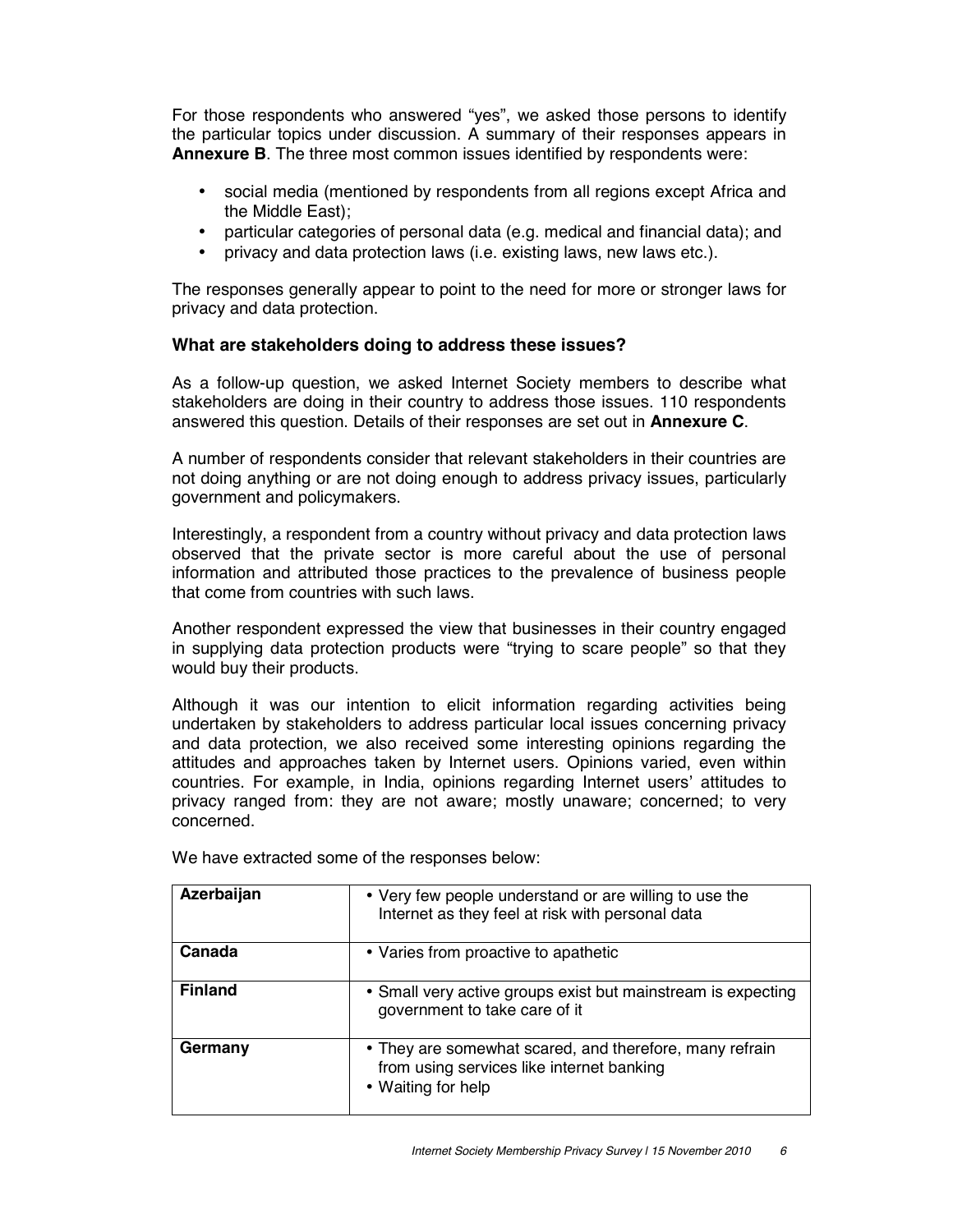| Ghana                   | • Normally users will ensure they are following the required<br>Internet Security policies and regulations                                                                                                                                                                    |  |  |  |  |
|-------------------------|-------------------------------------------------------------------------------------------------------------------------------------------------------------------------------------------------------------------------------------------------------------------------------|--|--|--|--|
| India                   | • Not aware of the issues involved<br>• Mostly unaware of the latest developments<br>• Are concerned<br>• Very concerned and active                                                                                                                                           |  |  |  |  |
| <b>Italy</b>            | • Agreement or disagreement on personal data treatment<br>(whether must be explicitly authorised or not)                                                                                                                                                                      |  |  |  |  |
| Japan                   | • Discussion ongoing online, but not much on the non-online<br>world                                                                                                                                                                                                          |  |  |  |  |
| <b>Netherlands</b>      | • Do not care that much apart from some active groups<br>• Scattered objections to excessive personal data collection<br>• They do not care if there is some financial benefit, discount<br>or whatever. "I have nothing to hide" is often said. But<br>awareness is growing. |  |  |  |  |
| <b>Pakistan</b>         | • Most users do not have any interest<br>• Worried                                                                                                                                                                                                                            |  |  |  |  |
| <b>Papua New Guinea</b> | • Starting to have some awareness                                                                                                                                                                                                                                             |  |  |  |  |
| <b>Philippines</b>      | • Some concern, but little discussion<br>• Average computer users rarely know about privacy, its<br>implication to them and other things                                                                                                                                      |  |  |  |  |
| Saudi Arabia            | • Most users do not know that their data is insecure inside<br>and outside the Kingdom                                                                                                                                                                                        |  |  |  |  |
| Senegal                 | • Take care of their personal data and warn the<br>Administration about any violation or abuse                                                                                                                                                                                |  |  |  |  |
| <b>South Africa</b>     | • Tend to trust organisations with their data                                                                                                                                                                                                                                 |  |  |  |  |
| Spain                   | • Not organised to defend their interests<br>• Education and awareness campaigns on the right to protect<br>privacy                                                                                                                                                           |  |  |  |  |
| <b>Sri Lanka</b>        | • Most users are still not very aware of the importance of<br>their privacy and personal data                                                                                                                                                                                 |  |  |  |  |
| <b>Sweden</b>           | • Concerned about privacy while publishing private intimate<br>personal details on blogs and social media sites                                                                                                                                                               |  |  |  |  |
| <b>Switzerland</b>      | • Should inform themselves how their data is being used and<br>processed                                                                                                                                                                                                      |  |  |  |  |
| <b>Tanzania</b>         | • Many users may have abstract idea                                                                                                                                                                                                                                           |  |  |  |  |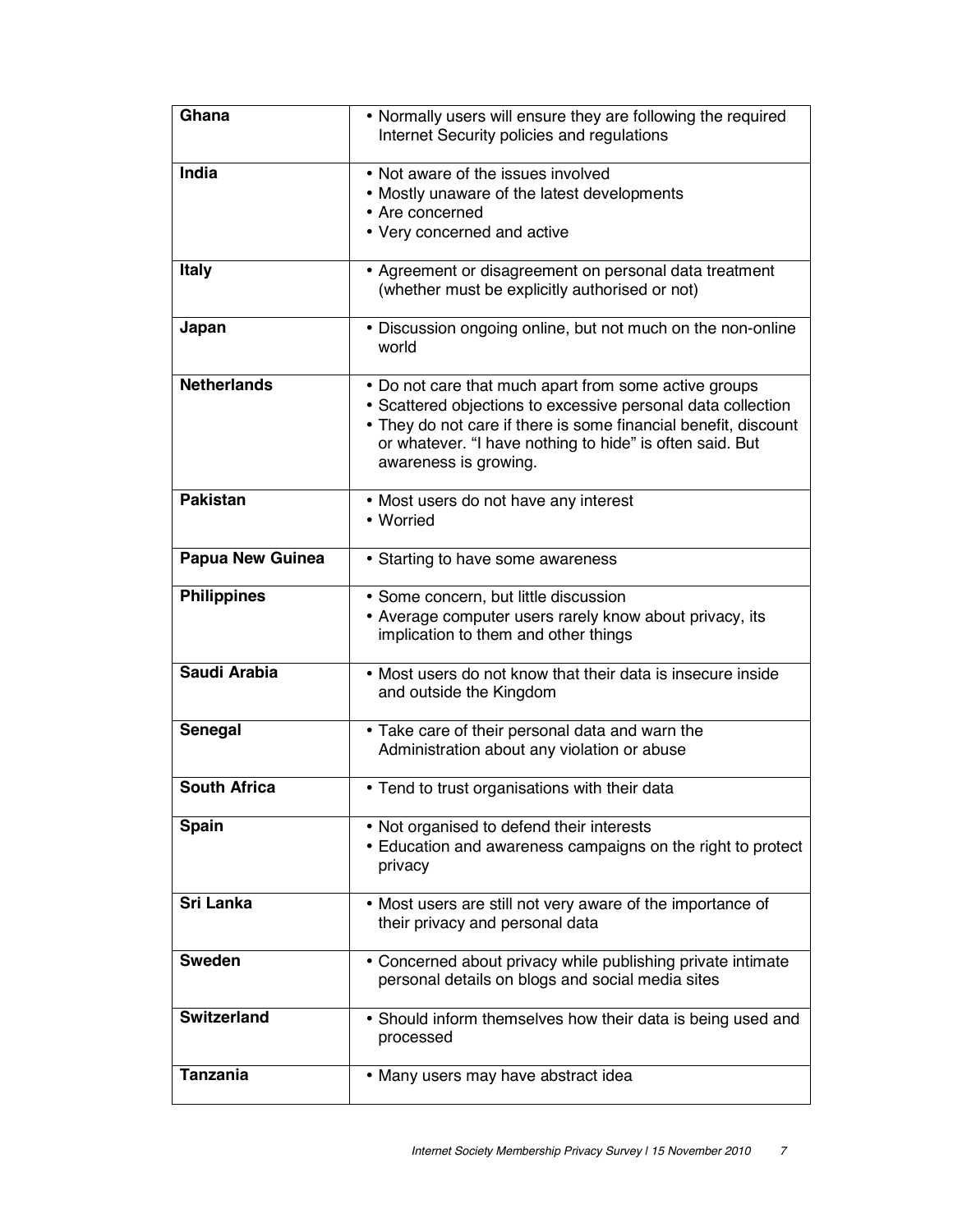| <b>The Gambia</b> | • Are concerned                                                                                                                                                                                                                                                                                                                                                                                                                                                                                                                                                                                                                                                                                                    |  |  |  |  |
|-------------------|--------------------------------------------------------------------------------------------------------------------------------------------------------------------------------------------------------------------------------------------------------------------------------------------------------------------------------------------------------------------------------------------------------------------------------------------------------------------------------------------------------------------------------------------------------------------------------------------------------------------------------------------------------------------------------------------------------------------|--|--|--|--|
| <b>UK</b>         | • Despairing<br>• Participating in civil society organisations which care about<br>their privacy                                                                                                                                                                                                                                                                                                                                                                                                                                                                                                                                                                                                                   |  |  |  |  |
| <b>USA</b>        | • Ambivalence<br>• Users are becoming more and more aware (thanks to<br>Google, Facebook, et. al.) that their data is being collected,<br>aggregated, and mined more than they had known<br>• Are poorly informed about choices and many have no idea<br>where to look for guidance<br>• Deleting information from Facebook<br>• Willingly surrendering personal data in exchange for<br>"special" offers, generally worthless in nature<br>• Efforts to understand how the confluence of threat and<br>behaviour of others affects the individual user, and what to<br>do about it<br>• Clueless<br>• Putting too much information on the Internet<br>• Worried about the privacy of their data and personal info |  |  |  |  |

## **What should stakeholders be doing to address these issues?**

We also asked Internet Society members whether they have any suggestions as to what stakeholders should be doing to address these issues. 131 respondents answered this question. 67.2% of those respondents (88) answered "yes".

Respondents from a number of countries suggested that stakeholders should do more to raise awareness about privacy and data protection. For some countries, where there are no privacy or data protection laws, respondents suggested that such laws should be developed.

Some respondents provided suggestions to improve compliance with existing laws (e.g. through sanctions or compliance measurement criteria). Others proposed a more global approach to data protection or an approach modelled on laws in another region (e.g. the European Union).

Some of the more specific suggestions included:

- Opt-in by default
- Define what is public and what is private
- Build privacy features into the design of new systems
- Remove cost barriers for access to information under Freedom of Information law
- Tailored user-managed privacy settings for data
- Require the private sector to meet the same minimum standards as government
- Limit collection and access to data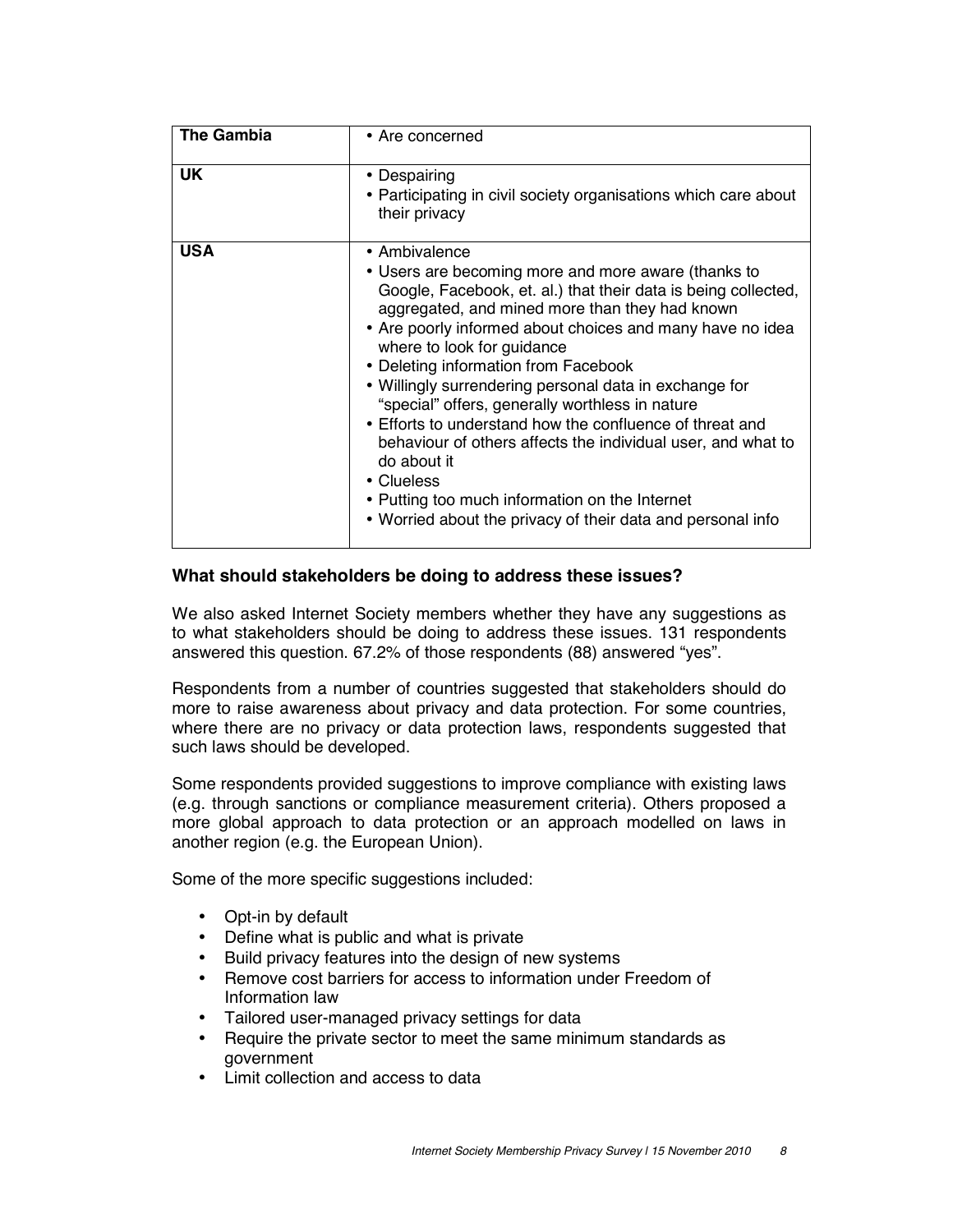• Uniform adoption of last-login timestamp for services accessed via online login

Looking at the responses from a regional perspective, we observed that *education and awareness raising* was mentioned in all regions. Respondents from all regions except Europe made suggestions which could be characterised as *formulation of policies, laws and guidelines*. In Europe, the suggestions regarding polices, laws and guidelines seemed to be principally focused on *implementation and enforcement*. These are the four main categories of suggestions we identified from the responses for each region:

|                                                      | <b>Africa</b><br>and the<br><b>Middle</b><br>East | Asia and<br>the<br><b>Pacific</b> | <b>Europe</b> | Latin<br><b>America</b> | <b>North</b><br><b>America</b> |
|------------------------------------------------------|---------------------------------------------------|-----------------------------------|---------------|-------------------------|--------------------------------|
| <b>Education and</b><br>awareness<br>raising         |                                                   |                                   |               |                         |                                |
| <b>Formulate</b><br>policies, laws<br>and guidelines |                                                   |                                   |               |                         |                                |
| Implementation<br>and enforcement                    |                                                   |                                   |               |                         |                                |
| <b>Consultation and</b><br>dialogue                  | ✓                                                 |                                   |               |                         |                                |

A summary of the responses (by region and country) is set out in **Annexure D**.

# **III: The Future**

## **The top five emerging challenges relating to "privacy" and the protection of "personal data" in the digital environment**

The respondents to the survey were asked to identity what they consider to be the top five emerging challenges relating to "privacy" and the protection of "personal data" in the digital environment. 152 respondents identified at least one emerging challenge. These are summarised in detail in **Annexure E**.

It is difficult to succinctly and comprehensively express the multitude of emerging challenges identified by the respondents in a few paragraphs. However, we have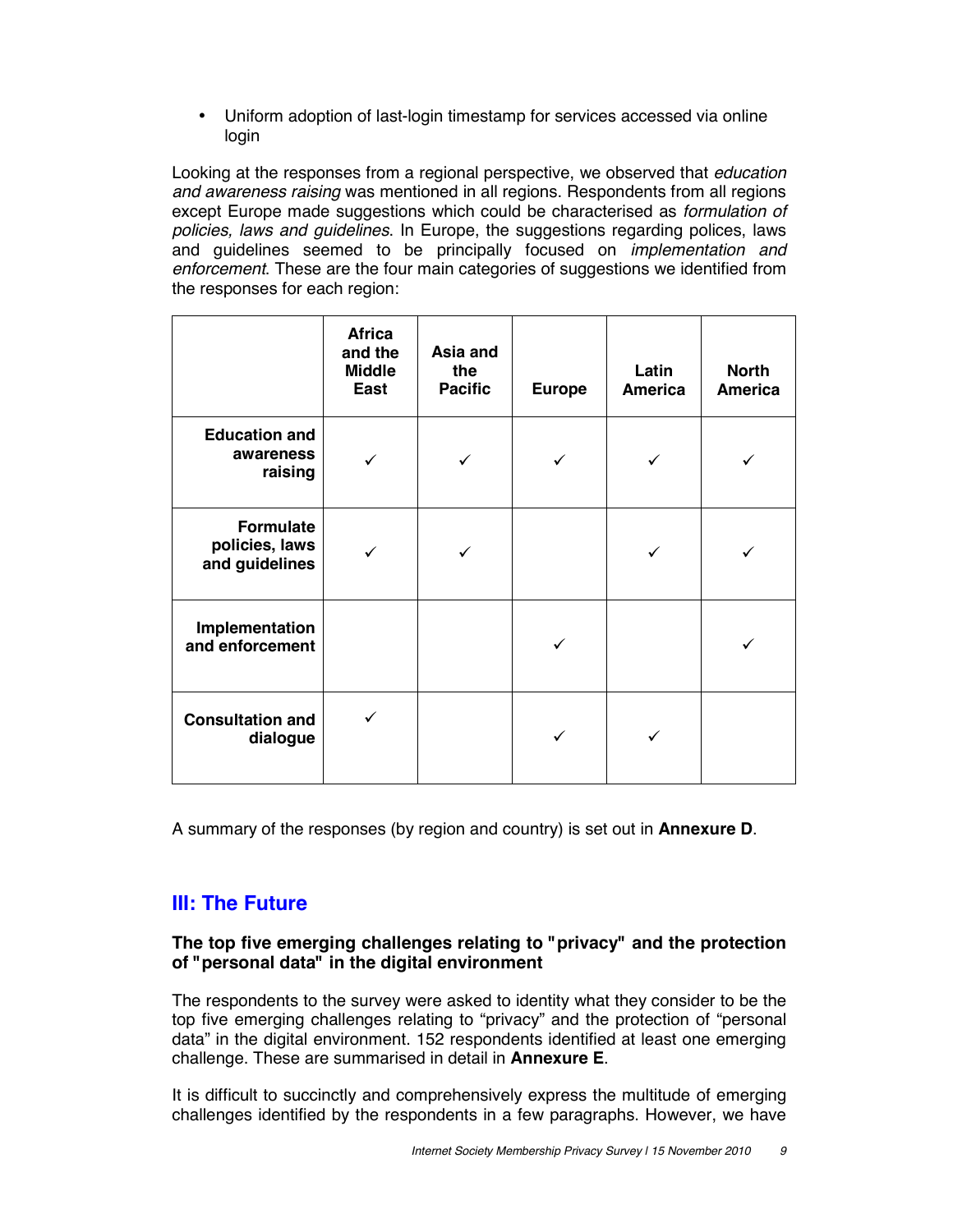attempted to do this by category (below). The breadth of identified challenges is itself indicative of the complexity of issues associated with privacy and data protection in the digital environment.

Not unexpectedly, the identified issues are not the same in all regions. For example:

- there was generally more granularity in the responses provided from countries where there are already well-established privacy and data protection laws.
- there appears to be more emphasis in Asia on "security" as an emerging challenge.
- in Africa, increased connectivity was identified as an emerging challenge.

From the responses, we identified the following categories of challenges (listed alphabetically). Note: These categories are simply a subset of the topics raised and do not reflect a consensus view:

- **Competing issues:** privacy vs. convenience; privacy vs. access to public services; privacy vs. security; privacy vs. law enforcement (e.g. of IPR rights); privacy vs. identification; anonymity vs. access to information regarding interests and proximity information
- **Connectivity:** increased connectivity; increased online transactions; increased devices
- **Culture:** developing and having a culture of personal data protection
- **Data durability:** difficulty correcting false accusations on websites; information online is there "forever"; getting personal information removed
- **Digital Identity:** identity fraud and theft; validating identity without compromising personal data; lack of anonymity; protection of integrity of identity
- **Economics of privacy:** value of privacy to individuals; value of personal data to businesses; impact on trade where countries are perceived as unsafe destinations for data; high profit margins for illicit use of personal data
- **Ownership, control and responsibility:** exchanging data without informing the individual and/or not seeking their permission or consent; personal responsibility for own data
- **Regulatory:** lack of a legal framework; enacting laws; complexities of regulating online privacy settings for individuals; inadequate focus on auditable procedures for data retention; global availability of data but national laws; insufficient government interest and/or expertise; potential legislation to ban encryption; lack of resources
- **Scope:** determining what is "personal data"
- **Surveillance:** e.g. by government; Deep Packet Inspection; data collected by search engines being used by government and enterprise to profile users
- **Technology:** implementing technology to support privacy; data aggregation, correlation and analysis tools; tools for speed of transmission; cloud computing; no standard data format; IP addresses; lack of a cohesive set of tools to ensure privacy; lack of encryption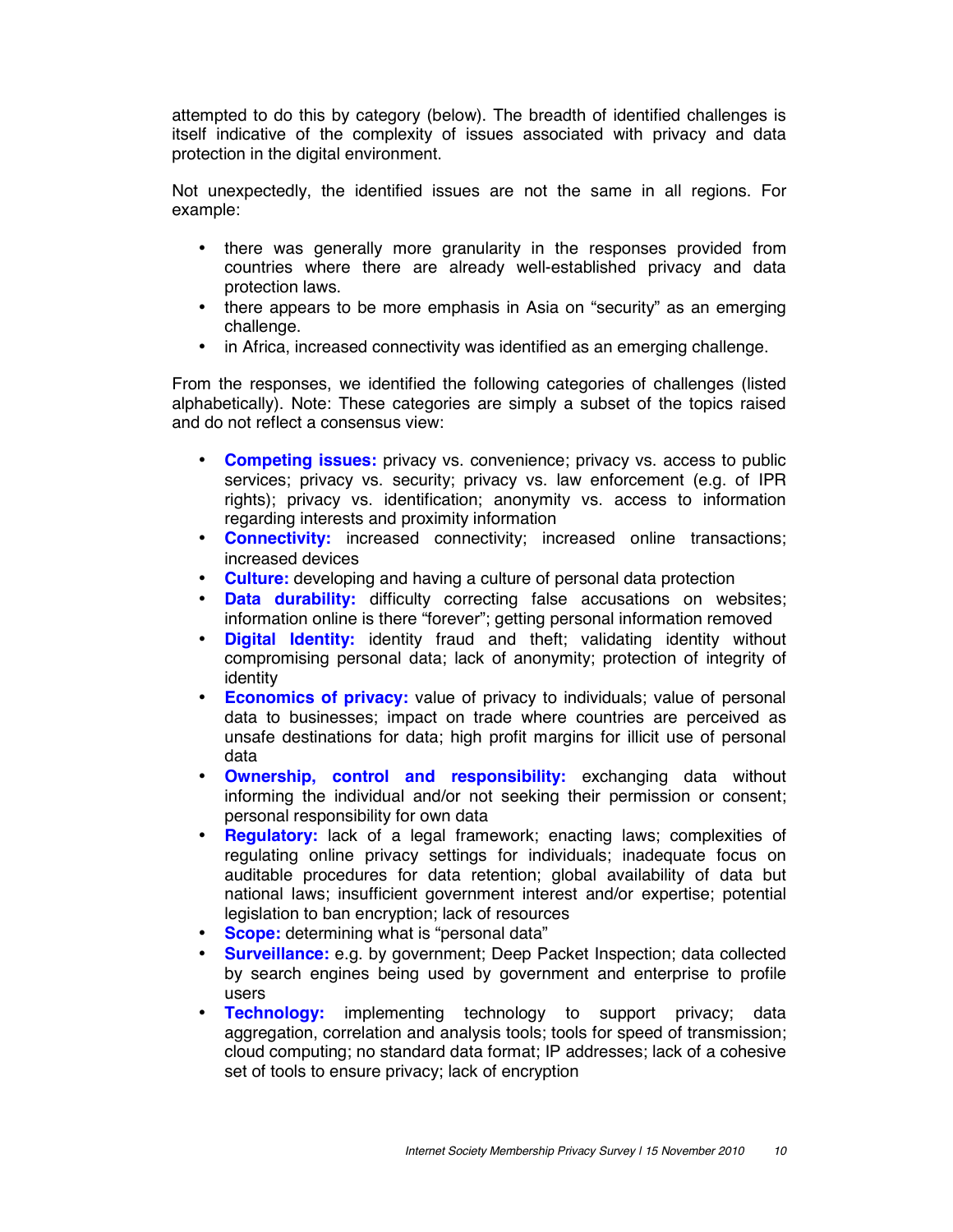- **Transborder:** providing data protection across national borders; lack of international cooperation; inconsistent standards across countries (particularly developed vs. developing); lack of global approaches
- **Transparency, knowledge and understanding:** insufficient or inadequate understanding of privacy, personal data, data visibility (i.e. knowing where data is stored); default settings; insufficient proactive examination of usage terms before sign-up
- **Unauthorised access and use:** illegal and/or unauthorised access to personal data (e.g. via phishing, hacking, malware, botnets, spam, spyware, careless installation of file-sharing software etc. and/or insufficient security)
- **Users:** Inappropriate use of social media; need for adequate protection of children

and classes of personal data that were considered particularly challenging:

- Geo-location data
- Medical data
- Financial data
- Credit card data
- National ID cards
- Biometric data

Note: The list of categories is not exhaustive. Please refer to **Annexure E** for further details of the emerging challenges identified by respondents (by region).

#### **Suggestions or principles to address the top five emerging challenges**

We also invited Internet Society members to provide suggestions or principles to address the top five emerging challenges they identified regarding "privacy" and the protection of "personal data" in the digital environment. Almost all of the responses proposed actions or principles to strengthen the protection of personal data and/or increase individuals' awareness of the importance of protecting their personal data. However, one respondent expressed the view that society should place less emphasis on individual privacy.

A summary of the responses is set out below, separated into various categories (listed alphabetically):

## **Business online**

- The right to keep personal details private should be a basic human right that cannot be signed away by a waiver or "click-thru" agreement
- Assign the burden of protection of personal data to the organisation not the consumer
- Companies should be required to justify the intended use of personal data, in a regular review process
- When personal data is collected, the online service provider should provide a "statement of intended use" describing how the details will be used, selected from a list of approved statements
- Any privacy arrangement (right to use data) between a customer and a goods or services provider should expire within a specified period (e.g.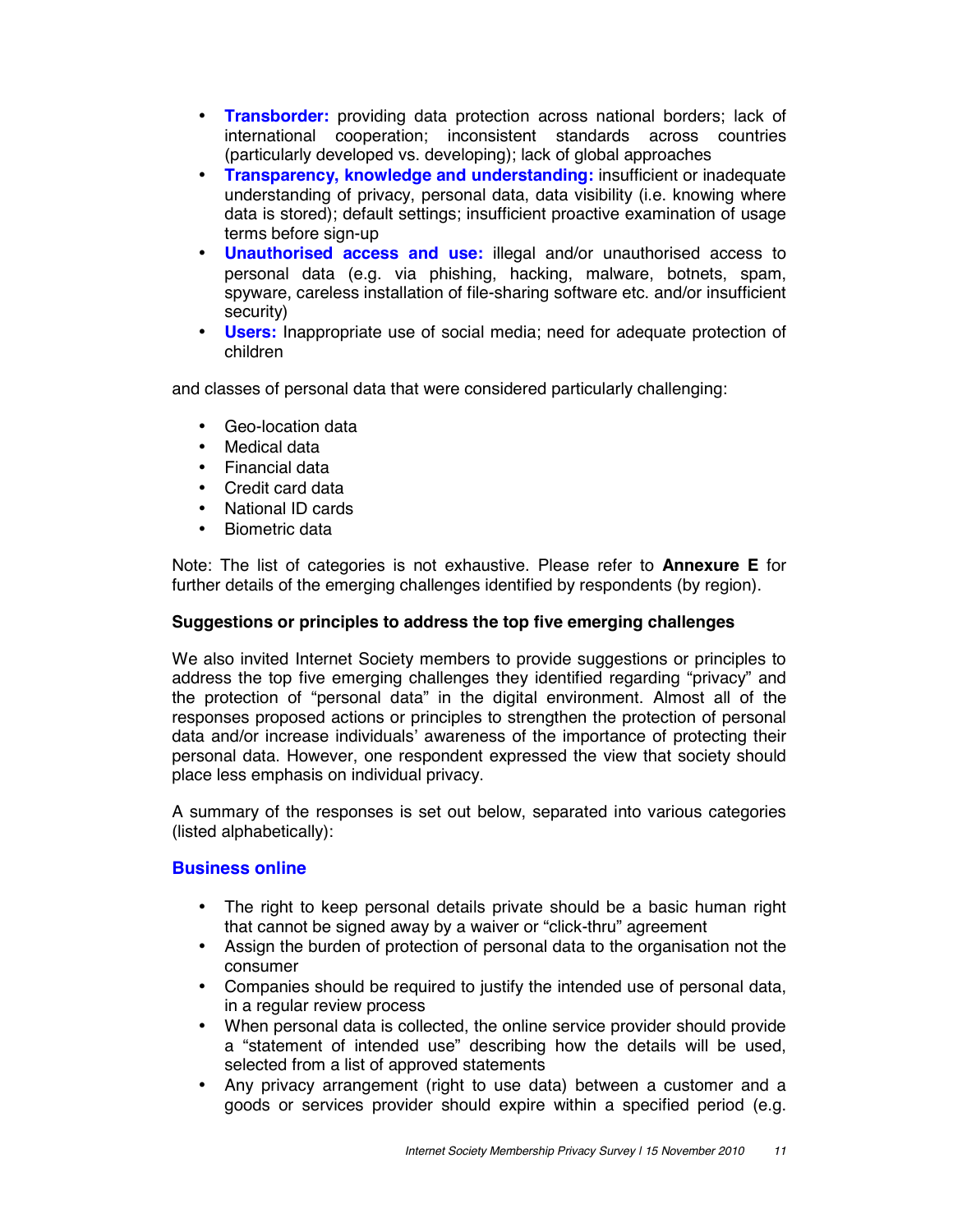6 months) or require renewal when there are material changes to the provider

• Encourage business to protect data

#### **Certification and insurance**

- Establish a widely publicised "trust mark" awarded by an independent body to websites and social media that:
	- o satisfies some defined minimum privacy protection standards
	- o provides good and secure default privacy settings
	- o clearly explains the effect of the privacy policy and privacy settings
- Establishment of a privacy mark system
- Creation of "Privacy Insurance"

#### **Cloud computing and ISPs**

- Keep private data out of the cloud behind protective electronically protected firewalls that should be provided by ISPs
- ISPs should not communicate their customers' personal data to collecting societies

#### **Educate and raise awareness**

- Build a targeted program to sensitise individuals in developing countries regarding the risks of disclosure of identity information online
- Help stakeholders and ordinary individuals to understand the dangers involved and how best to defend themselves
- Provide seminars and education in rural areas
- Educate users and the general public on the importance of privacy and personal data
- Launch a global campaign highlighting online privacy issues
- More workshops
- Raise individual awareness generally and regarding precautionary steps needed to self-protect

#### **General principles**

- Opt-in rather than Opt-out privacy settings
- The default for new applications using personal data should be "opt in"
- Privacy online is no different than privacy online
- Users should protect their personal data
- Users should be responsible for their disclosure of personal data
- Privacy protection must not conflict with principles of net neutrality
- Users must control collection and use of personal data
- The data owner must always authorise data access and use (in advance)
- Online service providers should not make the sharing of personal data a prerequisite for access to their services
- "Sensitive" personal data should not be available
- The default for new applications using personal data should be "opt in"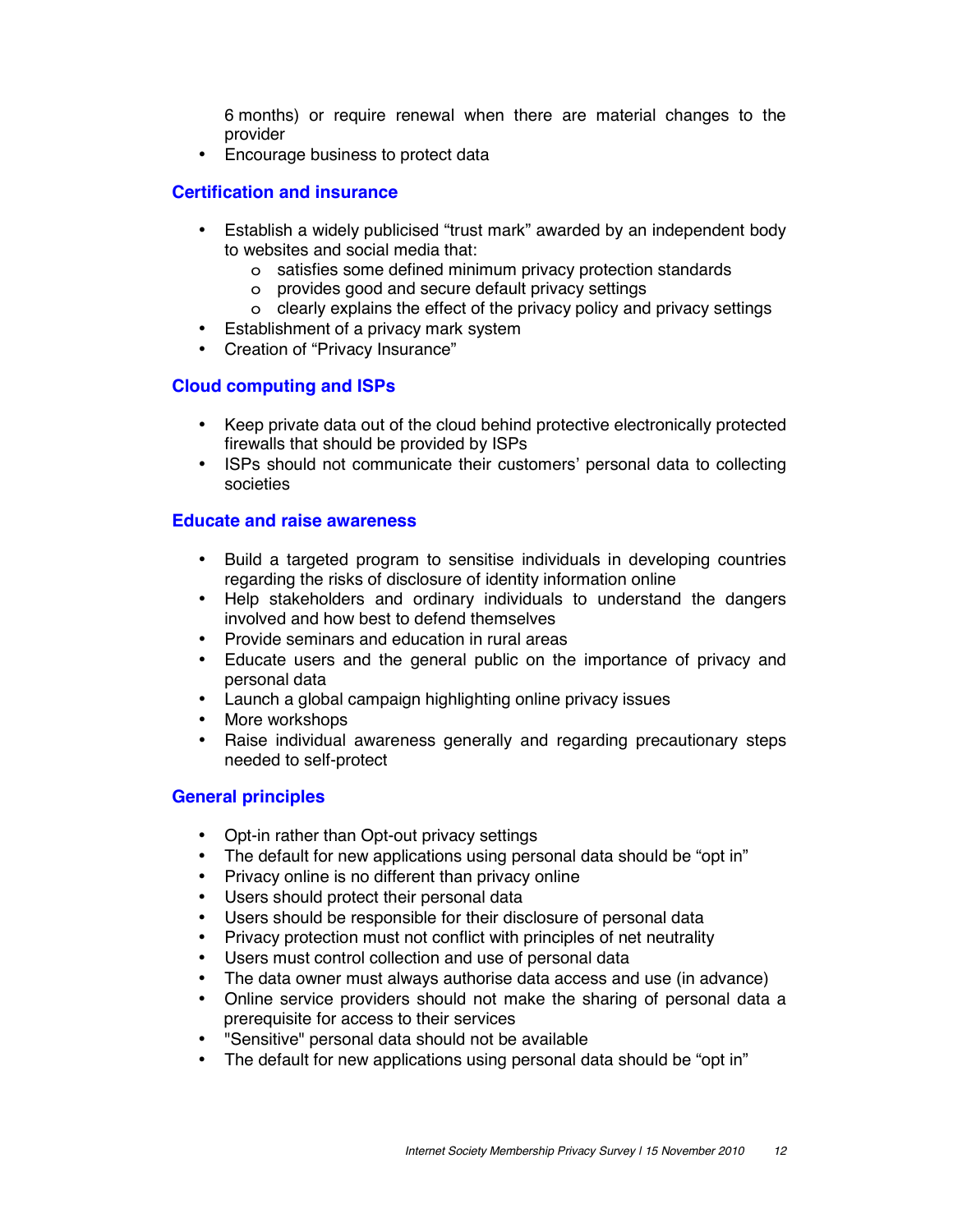#### **Institutional**

- An international organisation dedicated to personal data protection should be created
- Work together in a multistakeholder environment
- Seek input from the International Association of Privacy Professionals (IAPP)
- Create regional and global committees for privacy and protection of personal data
- The views of users and the general public should be taken into account when developing policies on privacy
- Local governments should remind their citizens of the risks of disclosing personal information online and provide them with information regarding services which allow users to block access to particular websites
- Software and hardware "back doors" should not be available to governments

## **International and local**

- Develop international requirements for the handling of personal data
- Strive for local or continent-based solutions as international solutions may not be politically achievable
- Global harmonisation of essential privacy principles in relation to social media and "cloud" computing

## **Laws, guidelines and principles**

- Convention 108 for the Protection of Individuals with regard to Automatic Processing of Personal Data
- European Data Protection laws
- Facebook Users' Bill of Rights
- Fair Information Practice Principles
- Generally Accepted Privacy Principles
- Good Data Protection Acts (e.g. UK) and principles like confidentiality, integrity and availability
- International Standards on the Protection of Personal Data and Privacy (the Madrid resolution)
- Madrid Privacy Declaration<br>• OECD Guidelines on Privac
- OECD Guidelines on Privacy and Transborder Data Flows
- Safe Harbor Privacy Framework (US-EU) and (US-Switzerland)

## **Laws, implementation and enforcement**

- Promote and develop methodology and compliance measurement criteria
- Stricter rules, regulations and penalties
- Provide strong personal data protection
- Introduce laws covering privacy and data protection
- Laws should not allow automatic opt-in or automatic renewal of services
- Enforcement agencies should examine the practices of the ISP with access to users' data
- Criminal penalties for misuse of personal data for marketing or harassment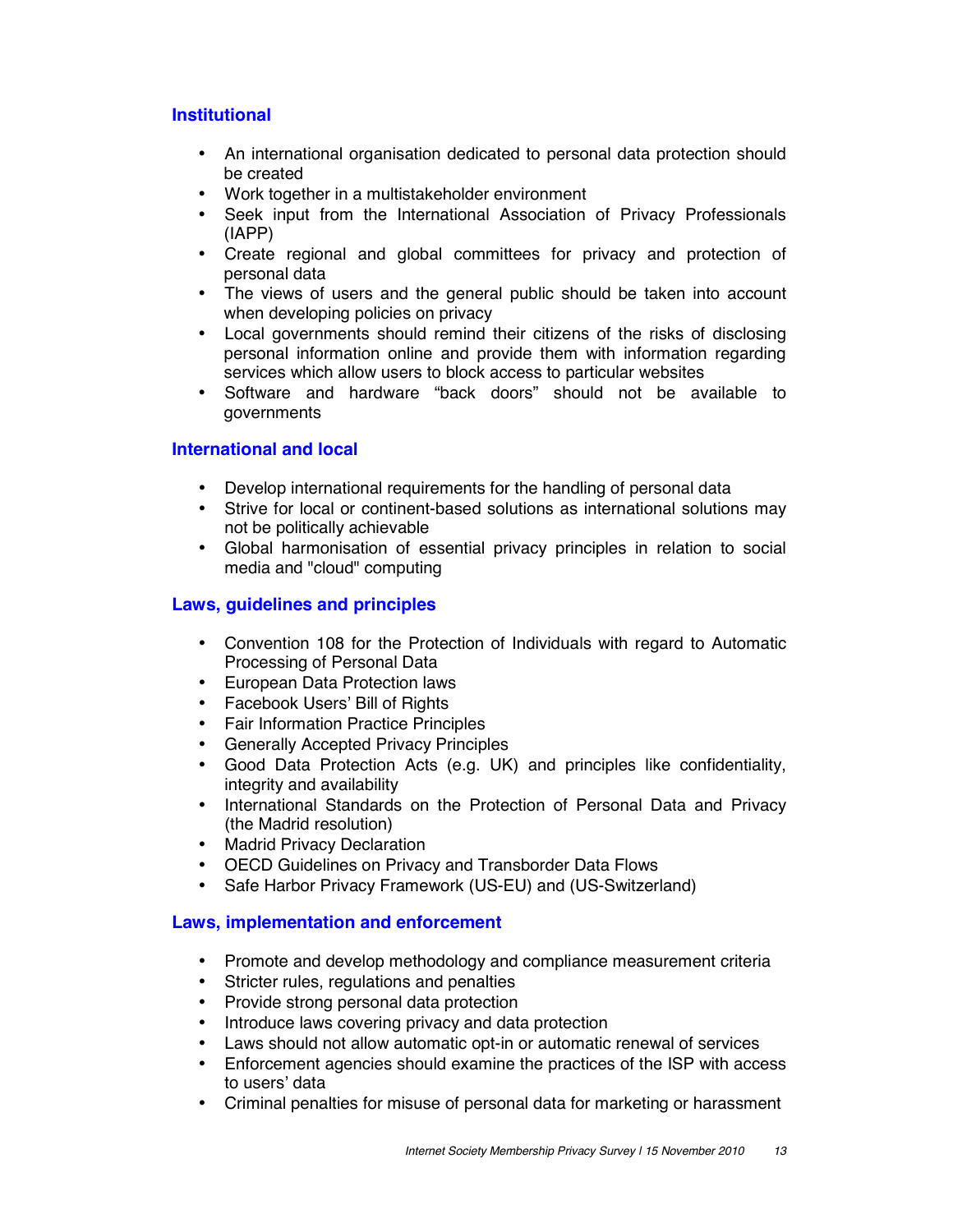- Encourage policymakers to formulate policy on privacy and leave implementation to the relevant actors
- Improve enforcement legislation and in courts
- Give people channels to denounce abuse
- Mandatory reporting of breaches from private companies
- Update law to reflect new technology
- Educate politicians so they are able to pass appropriate laws

#### **Other**

• Consider alternatives for transmission of personal data (e.g. post rather than email)

#### **Scope of privacy**

- Develop differentials in privacy
- Corporate/Commercial privacy
- Personal privacy

#### **Spyware, malware and hacking**

- Ban spyware and hacking (through laws)
- Involve the companies offering security solutions to stop spread of spyware and hacking

#### **Technical solutions**

- The IETF should develop protocols for the verification, sharing and securing of personal data which are independent of local definitions
- Develop systems which allow individuals to tag personal data with a privacy policy that can be enforced by an automatic enforcement scheme (example provided: www.springerlink.com/content/l2u4488247134753)
- Privacy by design should not be optional
- Uniform adoption of last-login time-stamp for online accounts users login
- Fully customize MS Windows to avoid unattended use of the account system and related accounts of the operating system
- Restrict RFID applications to the Internet of Things. No embedded RFID in personal user applications

#### **Understand the issues**

- Conduct a field study
- Set up a taskforce to address the issues
- Case studies on the damage caused by invasion/violation of privacy

## **WHOIS**

• Restrict access to Whois data to law enforcement and to authorised registries and registrars for the purposes of network management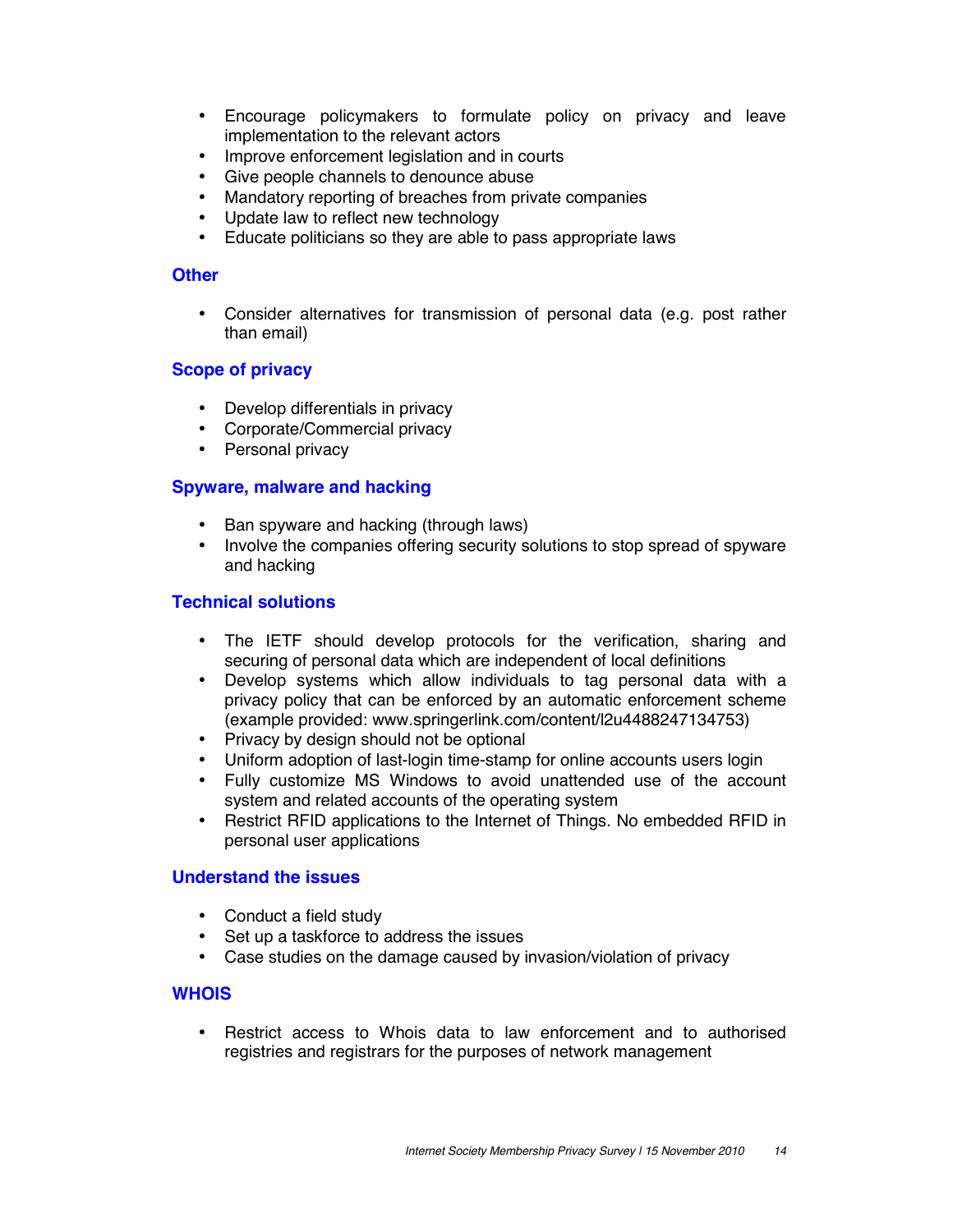# **IV: Laws, Regulations, Principles, Guidelines and Other Resources**

#### **Laws, regulations, principles and guidelines**

We asked our Internet Society members:

*Does your country have any specific laws, rules, principles, guidelines, or other regulations that apply to the protection of "personal data" and/or "personal information"?* 

to help us to compile a list of relevant laws, regulations etc. and identify those countries which do not have privacy and/or data protection laws. 153 respondents answered this question. 61.2% of those respondents (94) answered "yes". The remainder answered "no" (16.4%) or "unknown" (22.4%).

In some cases, respondents from the same country gave different answers. For example: one or more respondents in the USA responded "yes" while one or more other respondents responded "no". The responses are illustrated in the map below.

#### **Does your country have any specific laws, rules, principles or guidelines for the protection of personal data?**



A summary of the responses provided by the respondents who answered "yes" is set out in **Annexure F**.

We also asked Internet Society members:

*Does your organisation have any specific guidelines or codes of conduct that apply to the protection of "personal data"?* 

152 respondents answered this question. 42.1% of those respondents (64) answered "yes". The remainder answered "no", "not applicable" or "unknown". Of those respondents that answered "yes", some said they: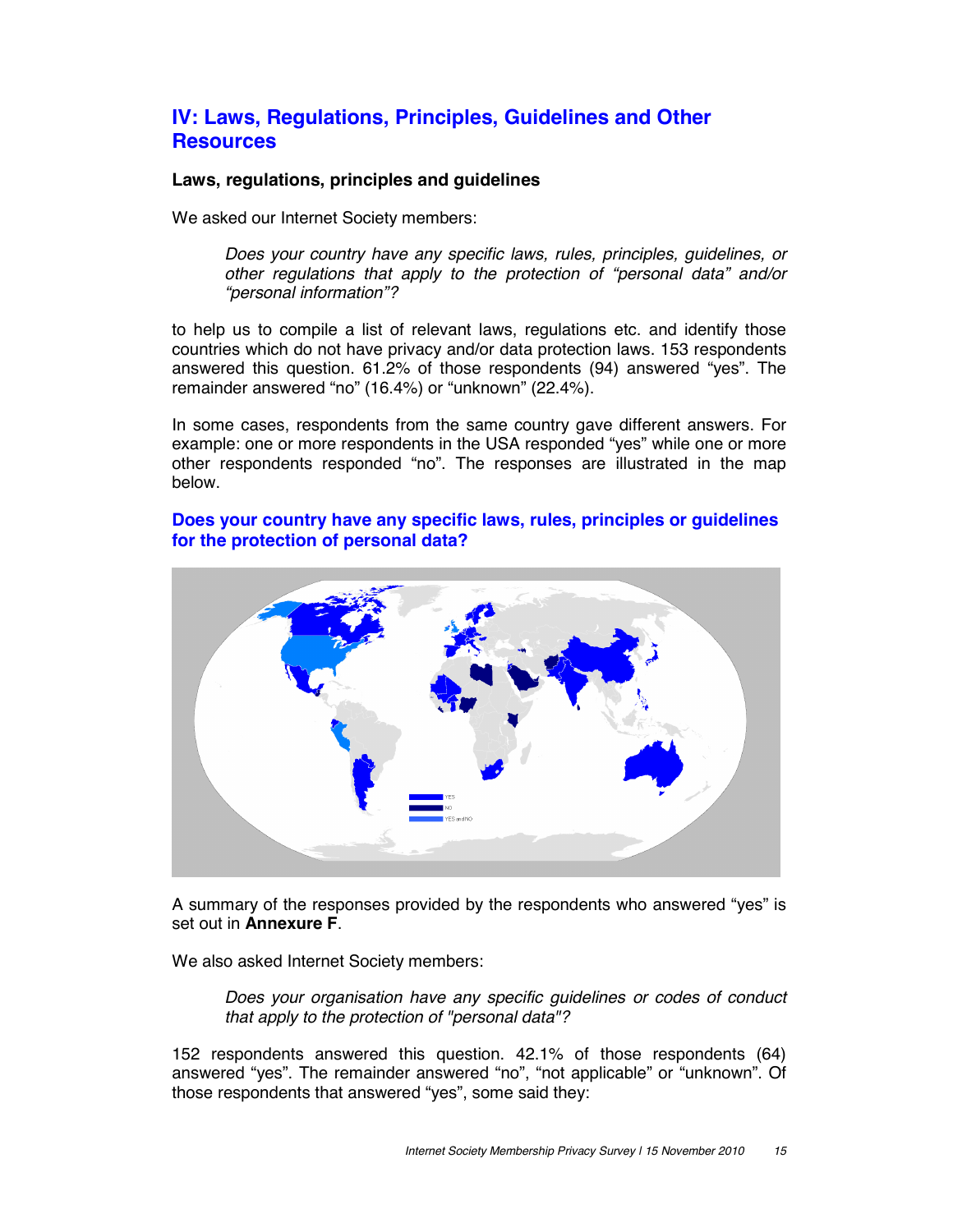- have internal guidelines or policies;
- were in the process of developing them;
- had adopted external guidelines or policies; or
- followed the relevant laws.

#### **Places to look for guidance on these issues**

We asked Internet Society members:

*Where would you look for guidance in addressing these issues in an online context?* 

97 respondents answered this question, identifying a fairly wide range of resources. A summary list of these resources is set out is set out in **Annexure G**.

# **V: Internet Society member activities in the area of privacy and data protection**

#### **Discussions**

We asked Internet Society members:

*Has your chapter or organisation devoted time to the discussion of "privacy" as it relates to "personal data" in the past year?* 

152 respondents answered this question. 23.7% of those respondents (36) answered "yes". The remainder answered "no", "not applicable" or "unknown".

One respondent from Asia said:

*We have conducted an awareness program on child security where we discussed privacy and personal data. As expected, most people in the audience did [not place] any importance to (sic) privacy, except in the most loosely defined manner, i.e. do not peep into my bedroom or bathroom. The concept of personal data was alien to them.* 

This statement illustrates that the concept of privacy is not the same all over the world. The privacy topics identified by the respondents included:

- Development of data protection laws and regulations
- Implementation of new data protection laws
- Review of existing data protection laws
- Balancing privacy and free speech
- **Whois**
- Social media
- Internet security
- Monitoring and surveillance by ISPs and telecommunication providers
- Privacy awareness raising
- Internet safety and standards
- Privacy issues with new web applications and other products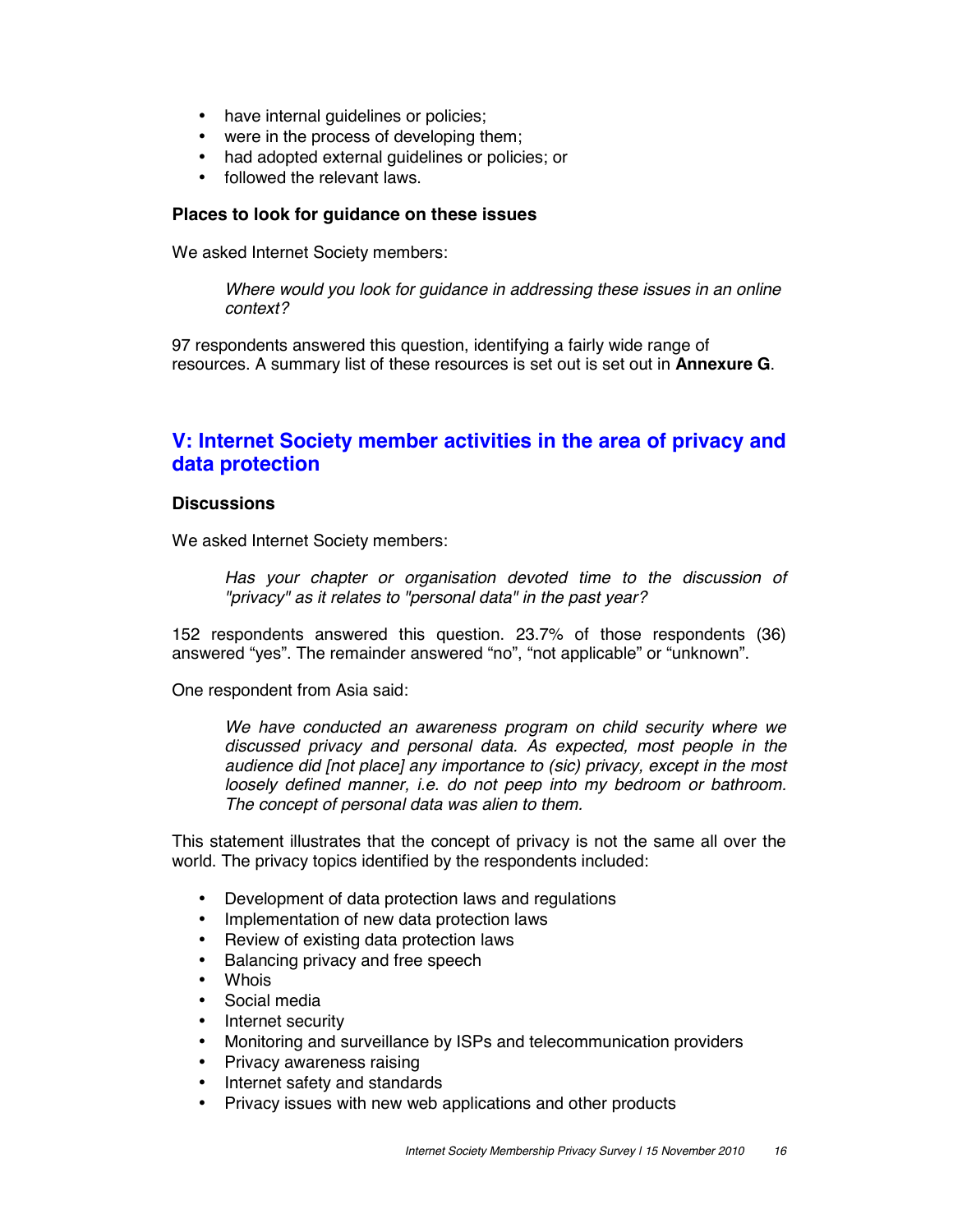- Data protection and privacy on the Internet
- Trust
- **Identity**
- Privacy issues associated with school examinations
- **Authentication**
- Privacy in public institutions
- Privacy defaults in social media
- Business rules
- Legal consequences
- Smart Grid
- Global Climate Situation Room Collective Intelligence Platform
- Child security
- Shared/not shared information

#### **Current and future activities**

We asked Internet Society members:

*Are you, your chapter or your organisation involved in current work undertaken by international (e.g. OECD), regional (e.g. European Commission) or national forums (e.g. US FTC) on the review of privacy laws or guidelines?* 

*Do you, your chapter or your organisation have any activities planned that relate to "privacy" and/or the protection of "personal data" this year?* 

A summary of activities identified by the respondents is set out in **Annexure H**. The identified activities are being, or will be. undertaken by Internet Society members through their local chapter, individually or through their organisation.

# **Concluding Remarks**

We would like to thank all our members who participated in this survey. The responses to this survey are helpful in identifying the wide-ranging views on privacy and will be useful in guiding the Internet Society's future work in this area.

Comments, views or ideas reported in this document are not necessarily held or endorsed by the Internet Society.

Questions regarding this report may be directed to isoc@isoc.org. Please include the words "Privacy Survey" in the subject of field of your email.